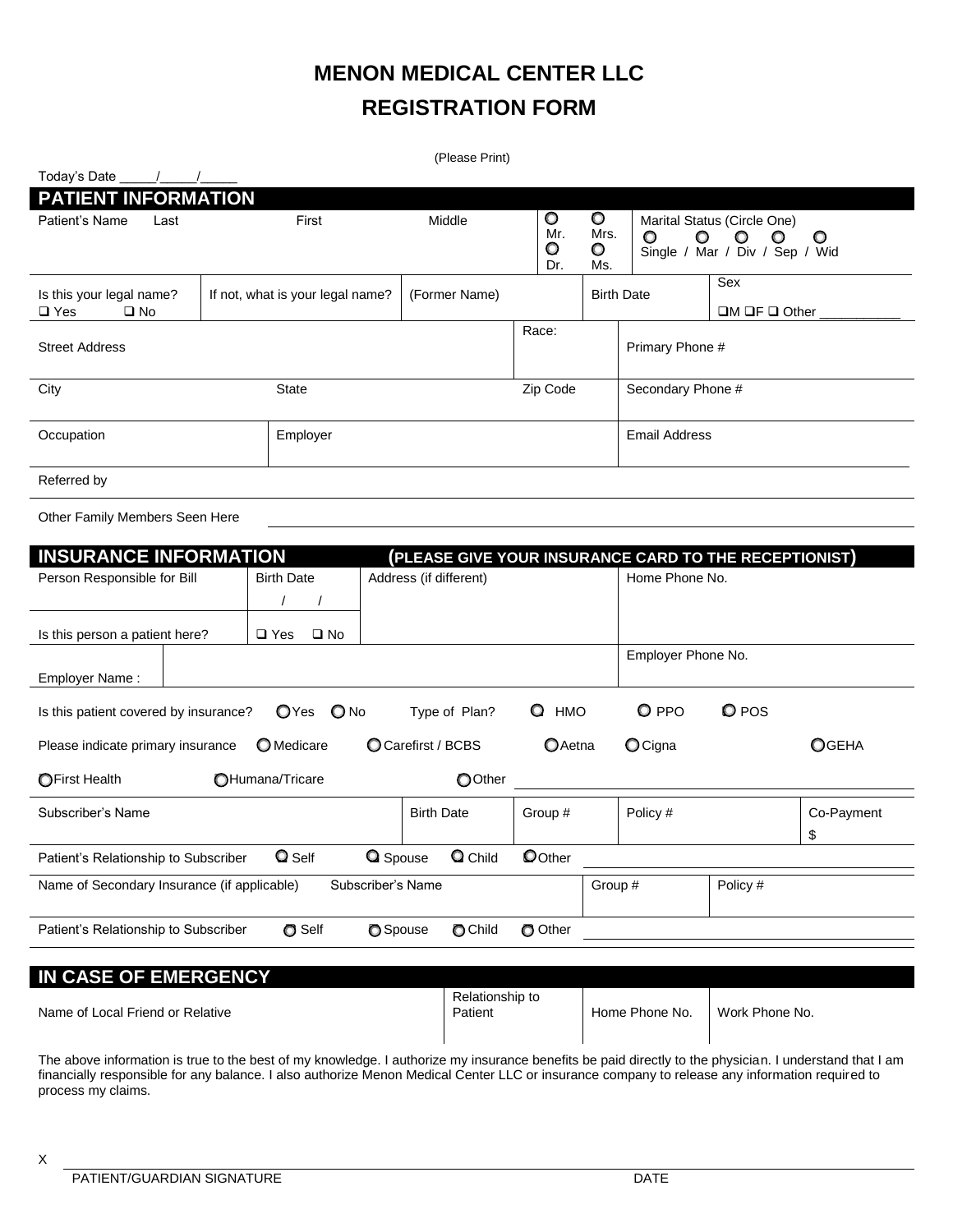## Menon Medical Center LLC

## MEDICAL HISTORY QUESTIONNAIRE

|                                                                                                                                                                                | Name                                                                                                                                         | $Date$ and $Date$ and $Date$ and $Date$ and $Date$ and $Date$ and $Date$ and $Date$ and $Date$ and $Date$ and $Date$ and $Date$ and $Date$ and $Date$ and $Date$ and $Date$ and $Date$ and $Date$ and $Date$ and $Date$ and $Date$ and $Date$ and $Date$ and $Date$ and $Date$ and $Date$ and $Date$ and $Date$ a<br>Age |  |  |  |  |
|--------------------------------------------------------------------------------------------------------------------------------------------------------------------------------|----------------------------------------------------------------------------------------------------------------------------------------------|--------------------------------------------------------------------------------------------------------------------------------------------------------------------------------------------------------------------------------------------------------------------------------------------------------------------------|--|--|--|--|
| <b>Past Medical History</b>                                                                                                                                                    |                                                                                                                                              | Allergies (please list)                                                                                                                                                                                                                                                                                                  |  |  |  |  |
| $\Box$ Chest Pain<br>Cardiac<br>□ High Blood Pressure<br>□ High Cholesterol<br>□ Heart Attack<br>□ Congestive Heart Failure<br>□ Heart Murmur<br>$\blacksquare$ $\blacksquare$ |                                                                                                                                              | Medications (please list with doses)                                                                                                                                                                                                                                                                                     |  |  |  |  |
| <b>Respiratory</b>                                                                                                                                                             | $\Box$ Cough<br>$\Box$ Asthma<br>$\Box$ COPD<br>$\Box$ OTHER                                                                                 | .<br>Internet 1947 and the contract of the composition of the component of the contract of the component of the cont                                                                                                                                                                                                     |  |  |  |  |
| Digestive:                                                                                                                                                                     | □ Gastroesophageal Reflux<br><b>Q</b> Peptic Ulcer Disease<br><b>□</b> Liver Disease<br>$\Box$ Hemorrhoids<br>$\Box$ Colitis<br>$\Box$ OTHER | Surgical History (please list with dates)                                                                                                                                                                                                                                                                                |  |  |  |  |
| Urinary                                                                                                                                                                        | $\Box$ Prostate enlargement<br>□ Kidney Stones<br>$\Box$ Urinary Infections<br>□ Kidney Failure<br>$\Box$ OTHER                              | Social History<br>Do you smoke tobacco? Yes No<br>00<br>If so, how much?                                                                                                                                                                                                                                                 |  |  |  |  |
| Endocrine:                                                                                                                                                                     | $\square$ Diabetes<br>$\Box$ Thyroid disease<br>$\Box$ Osteoporosis<br>$\square$ Steroids<br>$\Box$ OTHER                                    | Do you drink alcohol? Yes No<br>If so, how much? $\qquad \qquad \overline{O} \qquad \overline{O}$<br><b>Family History</b>                                                                                                                                                                                               |  |  |  |  |
| Hematologic: D Anemia                                                                                                                                                          | $\Box$ Bleeding Problems<br>$\Box$ Transfusions<br>$\Box$ Cancer – What kind?<br>$\Box$ OTHER                                                | O<br>Father (circle one) Living Deceased Age______<br>Medical Problems                                                                                                                                                                                                                                                   |  |  |  |  |
| Neurologic                                                                                                                                                                     | $\Box$ Headaches<br>$\Box$ Stroke<br>$\Box$ Seizures<br>$\Box$ OTHER                                                                         | Any Relatives with the following:<br>YONO Who?<br>Colon Cancer<br>YONO Who?<br><b>Breast Cancer</b><br>Prostate Cancer YONO Who?<br>Heart Problems YONO Who?                                                                                                                                                             |  |  |  |  |
| Vision                                                                                                                                                                         | $\Box$ Glaucoma<br>Macular Degeneration<br>$\Box$ Cataracts<br>$\Box$ OTHER                                                                  | Preventative Medical History<br>When was your last?<br>Tetanus Shot<br>Flu Shot                                                                                                                                                                                                                                          |  |  |  |  |
| Psychiatric                                                                                                                                                                    | $\Box$ Depression<br>□ Anxiety<br>$\Box$ Eating Disorder<br>$\Box$ OTHER                                                                     | Pnemovax                                                                                                                                                                                                                                                                                                                 |  |  |  |  |
| Muscular                                                                                                                                                                       | □ Back Pain<br>$\Box$ Arthritis<br>$\Box$ OTHER                                                                                              | Menstrual Period<br>PAP smear<br>Mammogram                                                                                                                                                                                                                                                                               |  |  |  |  |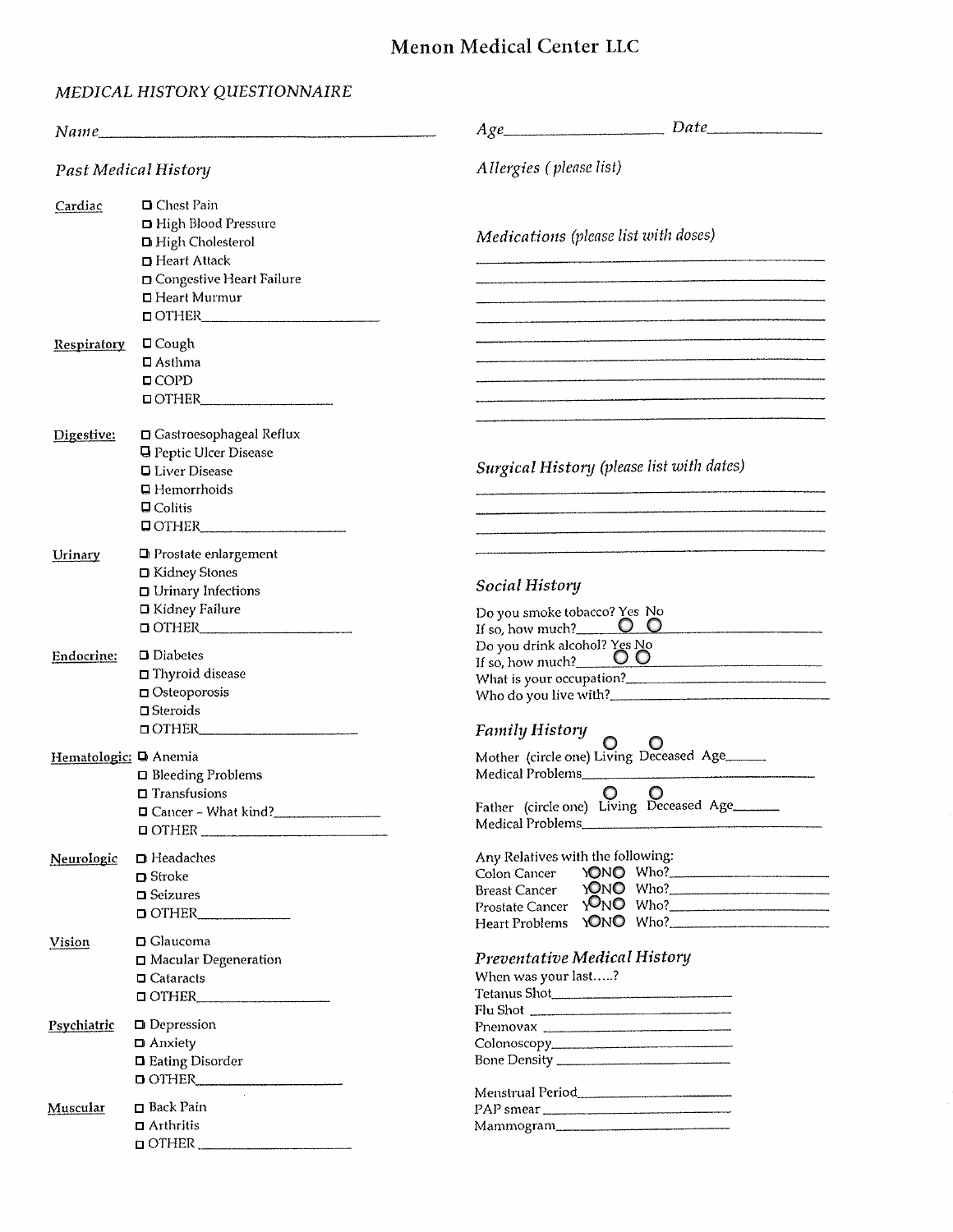## **MENON MEDICAL CENTER LLC FINANCIAL POLICY** (Effective 2/1/2015)

Thank you for choosing our practice! The following financial policy is provided to help you understand your responsibility towards your Health Care Provider.

- 1. Payment is required at the time of service.
- 2. For your convenience we accept cash, check, MasterCard, and Visa.
- 3. If you have health insurance that we accept, it is your responsibility to give us complete and accurate information regarding your insurance at every visit.
	- a. Ifwe participate with your health insurance plan
		- We will bill your health insurance company for services rendered (both primary and secondary insurance plans, if applicable).
		- You are responsible for the payment of co-payments, co-insurance, deductibles, and any charges not covered by your insurance policy. Co-payments are due at the time of service.
	- b. If we do not participate with your health insurance plan
		- Payment in full is required at the time of service.
		- We can provide you with the necessary billing information so you may submit a claim to your insurance company directly.
- 4. If you have Medicare: As a participating provider, we will bill Medicare directly for services rendered.

You will be responsible for your annual deductible and co-payments.

- 5. If you have no health insurance payment in full is required at the time of service.
- 6. We kindly request that you give us a 24-hour notice if you are unable to keep your appointment. Failure to do so will result in a missed appointment fee of \$25.00.
- 7. Forms and letters that the doctor is requested to fill out, will be charged \$25/ form.
- 8. In the event we receive a returned check, a fee of \$35.00 will be charged to your account and payment due upon receipt of your statement.
- 9. Patients who request non-urgent health services after hours (Weekdays 7p.m.-8 a.m., Saturdays after 12p.m., and Sundays) or telephone consults during office hours, may be charged \$60-\$120, depending on the nature of the problem at the doctor's discretion.
- 10. Should your account go to collections due to non-payment, you will be responsible for all collection and attorney fees.
- 11. It is your responsibility to update us with any change in your home address, telephone numbers, so we can reach you in a timely fashion.

If you have any questions, please do not hesitate to contact us. We are here to assist you any way possible.

### *My signature below signify that I have read and fully understand my financial responsibilities under this policy.*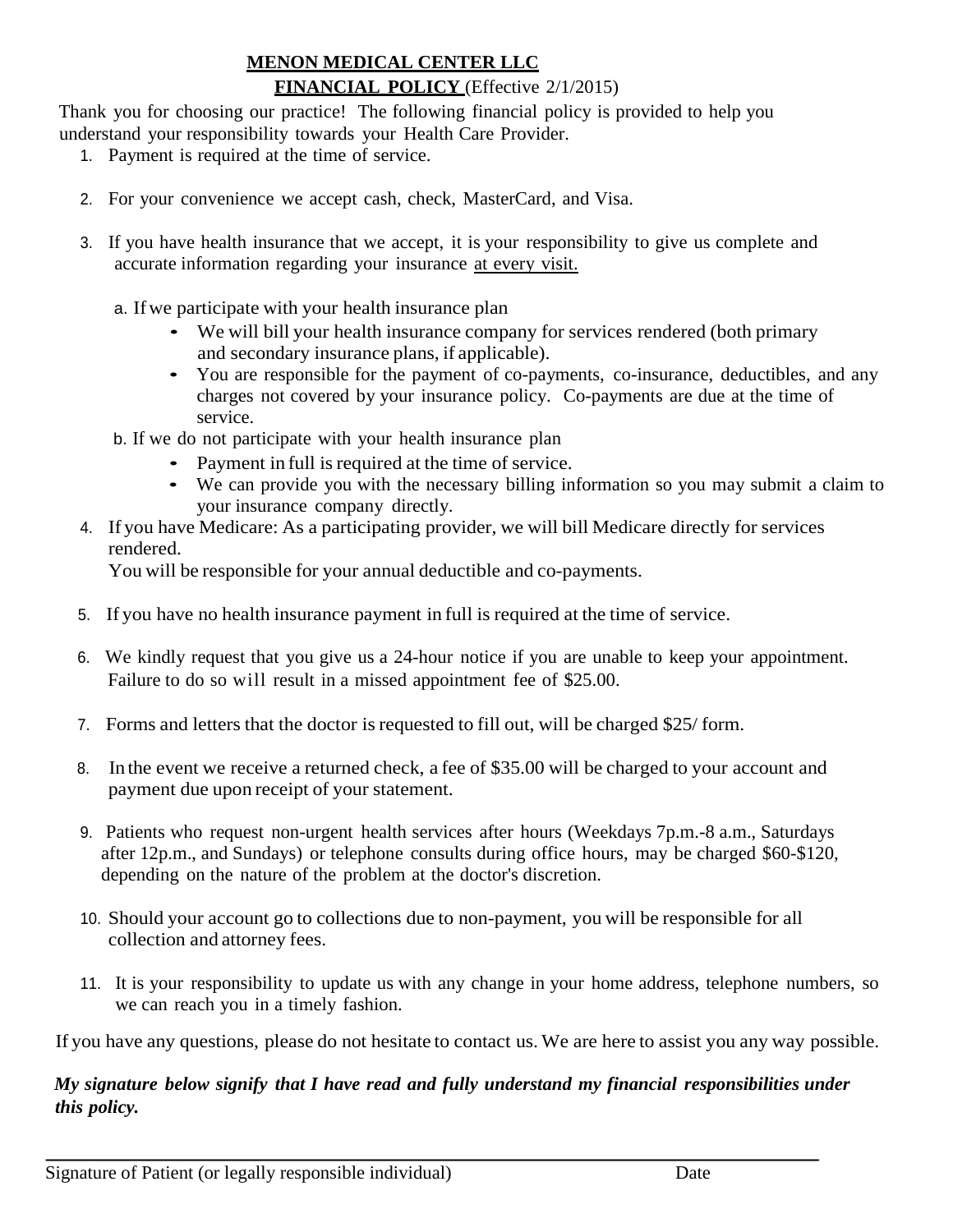#### **MENON MEDICAL CENTER LLC AUTHORIZATION TO RELEASE MEDICAL INFORMATION**

Date:

Patient's name:

Patient's Date of Birth:

I understand Dr.Menon's staff members will attempt to reach me by telephone. If I am unavailable-

I **DO NOT** authorize Menon Medical Center ("Provider") to disclose any information concerning my care or treatment to individuals without my express written consent or legal authorization.

I **authorize** Provider to disclose information related to my care and treatment to the following named individual(s):

|                | <b>Name</b> | <b>Phone Number(s)</b> | <b>Relation to</b><br>patient |
|----------------|-------------|------------------------|-------------------------------|
|                |             |                        |                               |
| $\overline{2}$ |             |                        |                               |
| 3              |             |                        |                               |

Provider may leave message on answering machine#:

Okay to post normal Lab results to patient portal:

The authorizations provided for above are subject to the following limitations or restrictions: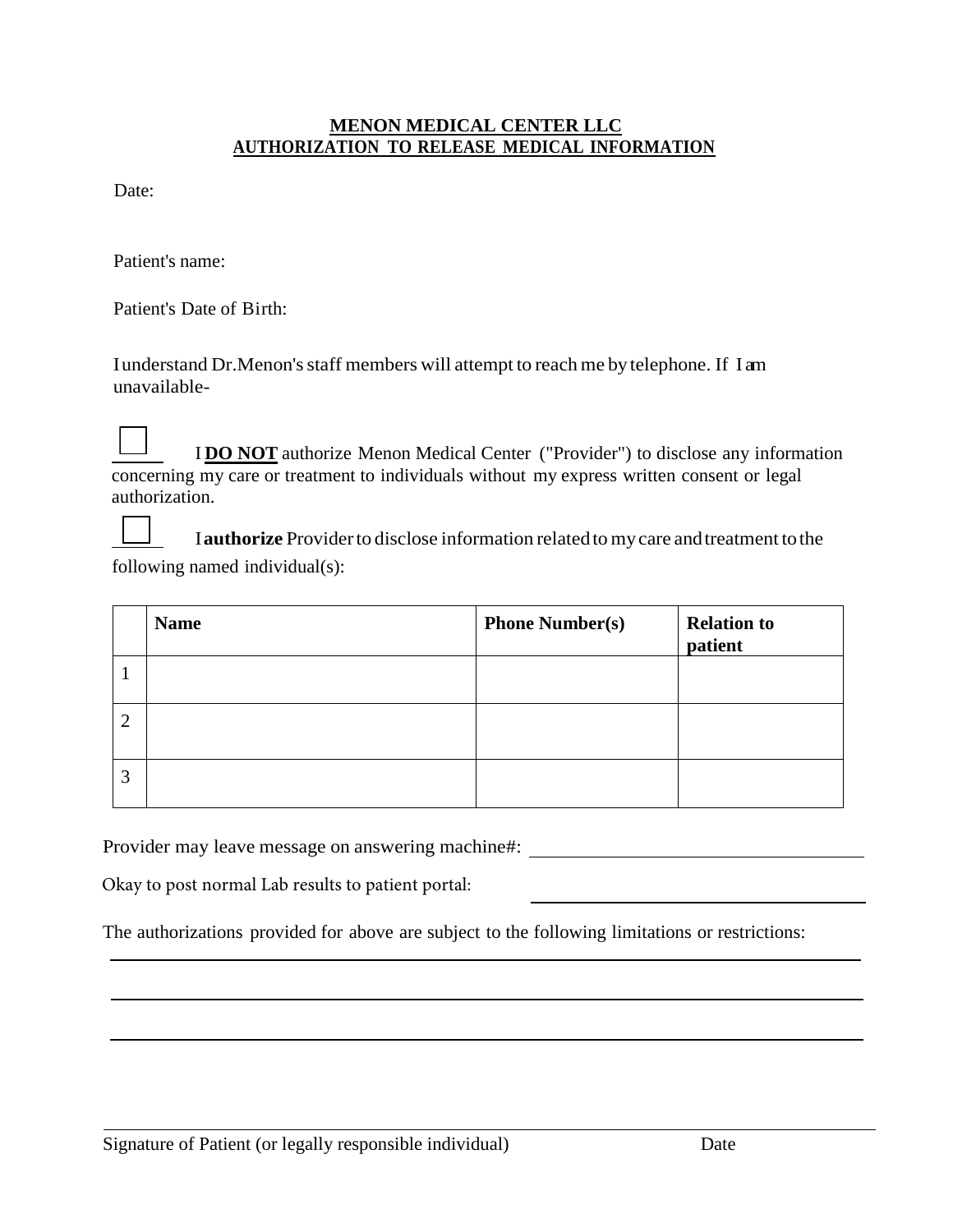#### **HIPAA NOTICE OF PRIVACY PRACTICES**

Effective Date February 1, 2015

#### **THIS NOTICE DESCRIBES HOW MEDICAL INFORMATION ABOUT YOU MAY BE USED AND DISCLOSED AND HOW YOU CAN GET ACCESS TO THIS INFORMATION.**

This Notice is provided to you pursuant to the Health Insurance Portability and Accountability Act of 1996 and it's implementing regulations ("HIPAA"). It is designed to tell you how we may, under federal law, use or disclose your Health Information.

I. We May Use or Disclose Your Health Information for Purposes of Treatment, Payment or Healthcare Operations without Obtaining Your Prior Authorization and Here is One Example of Each:

We may provide your Health Information to other health care professionals- including doctors, nurses and technicians --for purposes of providing you with care.

Our billing department may access your information- and send relevant parts- to other insurance companies or government programs to allow us to be paid for the services we render to you.

We may access or send your information to our attorneys or accountants in the event we need the information in order to address one of our own business functions.

II. We May Also Use or Disclose Your Health Information Under the Following Circumstances without Obtaining Your Prior Authorization:

To Notify and/or Communicate with your Family. Unless you tell us you object, we may use or disclose your Health Information in order to notify your family or assist in notifying your family, your personal representative or another person responsible for your care about your location, your general condition or in the event of your death. If you are unable or unavailable to agree or object, our health professionals will use their best judgment in any communications with your family and others.

As Required by Law.

.

For Public Health Purposes: We may use or disclose your Health Information to provide information to state or federal public health authorities, as required by law to prevent or control disease, injury or disability; to report child abuse or neglect; report domestic violence; report to the Food and Drug Administration problems with products and reactions to medications; and report disease or infection exposure.

For Health Oversight Activities: We may use or disclose your Health Information to health oversight agencies during the course of audits, investigations, certification and other proceedings.

In Response to Civil Subpoenas or for Judicial and Administrative Proceedings: We may use or disclose your Health Information, as directed, in the course of any civil administrative or judicial proceeding.

However, in general, we will attempt to ensure that you have been made aware of the use or disclosure of your Health Information prior to providing it to another person.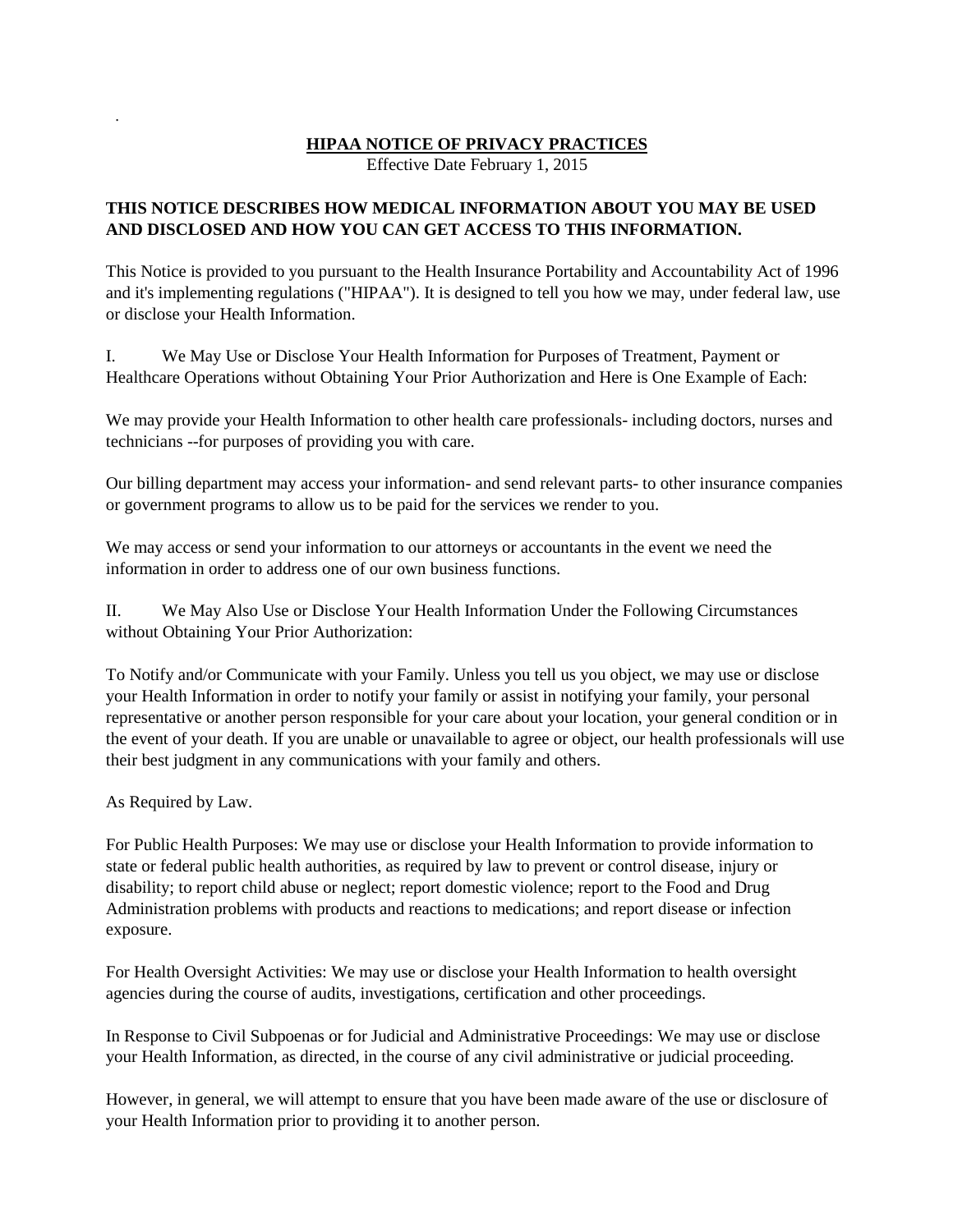To Law Enforcement Personnel: We may use or disclose your Health Information to a law enforcement official to identify or locate a suspect, fugitive, material witness or missing person, comply with a court order or grand jury subpoena and other law enforcement purposes.

To Coroners or Funeral Directors: We may use or disclose your Health Information for purposes of communicating with coroners, medical examiners and funeral directors.

For Public Safety: We may use or disclose your Health Information in order to prevent or lessen a serious and imminent threat to the health or safety of a particular person or the general public.

To Aid Specialized Government Functions: If necessary, we may use or disclose your Health Information for military or national security purposes.

For Worker's Compensation: We may use or disclose your Health Information as necessary to comply with worker's compensation laws.

Ill. For All Other Circumstances, We May Only Use or Disclose Your Health Information After You Have Signed an Authorization. If you authorize us to use or disclose your Health Information for another purpose, you may revoke your authorization in writing at any time.

IV. State Law Impact. To the extent that state law is more restrictive with respect to our ability to use or disclose your Health Information, or to the extent that it affords you greater rights with respect to the control of your Health Information, we will follow state law. This may arise if your Health Information contains information relating to HIV/AIDS, mental health, alcohol and/or substance abuse, genetic testing, among others.

V. You Should Be Advised that We May Also Use or Disclose Your Health Information for the Following Purposes:

Appointment Reminders: We may use your Health Information in order to contact you to provide appointment reminders or to give information about other treatments or health-related benefits and services that may be of interest to you.

VI. Your Rights.

1. You have the right to request restrictions on the uses and disclosures of your Health Information. However, we are not required to comply with your request.

2. You have the right to receive your Health Information through confidential means through a reasonable alternative means or at an alternative location.

3. You have the right to inspect and copy your Health Information. We may charge you a reasonable cost-based fee to cover copying, postage and/or preparation of a summary.

4. You have a right to request that we amend your Health Information that is incorrect or incomplete. We are not required to change your Health Information and will provide you with information about our denial and how you can disagree with the denial.

5. You have a right to receive an accounting of disclosures of your Health Information made by us, except that we do not have to account for disclosures: authorized by you; made for treatment, payment, health care operations; provided to you; provided in response to an Authorization; made in order to notify and communicate with family; and/or for certain government functions, to name a few.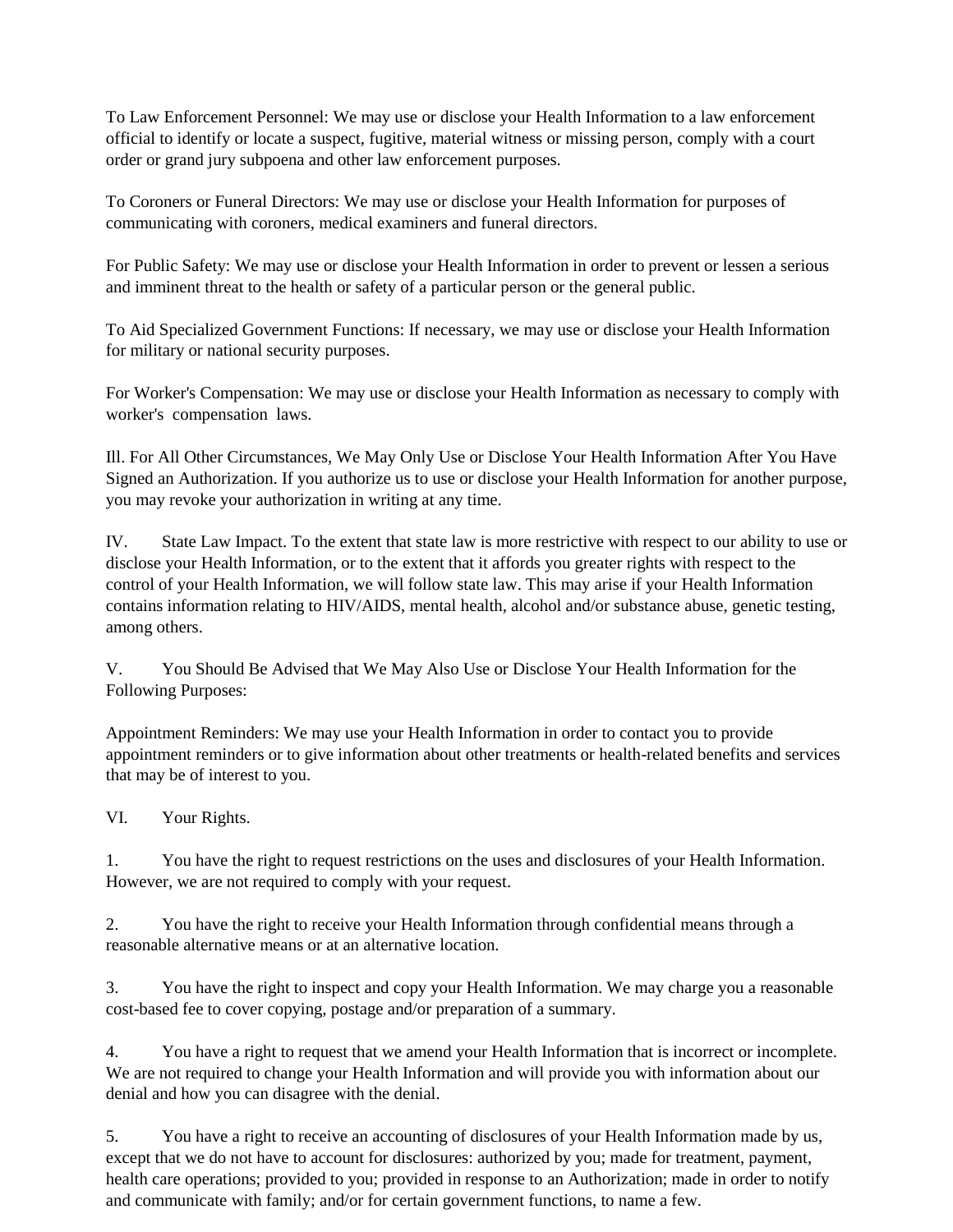6. You have a right to a paper copy of this Notice of Privacy Practices. If you would like to have a more detailed explanation of these rights or if you would like to exercise one or more of these rights, please contact us.

#### VII. Chesapeake Regional Information Systems for our Patients (CRISP) notice

We have chosen to participate in the Chesapeake Regional Information System for our patients (CRISP), a regional health information exchange serving Maryland and D.C. As permitted by law, your health information will be shared with this exchange in order to provide faster access, better coordination of care and assist providers and public health officials in making more informed decisions. You may "opt-out" and disable access to your health information available through CRISP by calling 1-877-952-7477 or completing and submitting an Opt-Out form to CRISP by mail fax or through their website www.crisphealth.org. Public health reporting and Controlled Dangerous Substances information, as part of the Maryland Prescription Drug Monitoring Program (PDMP), will still be available to providers.

#### VIII. Our Duties

We are required by law to maintain the privacy of your Health Information and to provide you with a copy of this Notice. We are also required to abide by the terms of this Notice. We reserve the right to amend this Notice at any time in the future and to make the new Notice provisions applicable to all your Health Information- even if it was created prior to the change in the Notice. If such amendment is made, we will immediately display the revised Notice at our office. We will provide you with another copy, of this Notice at any time, upon request.